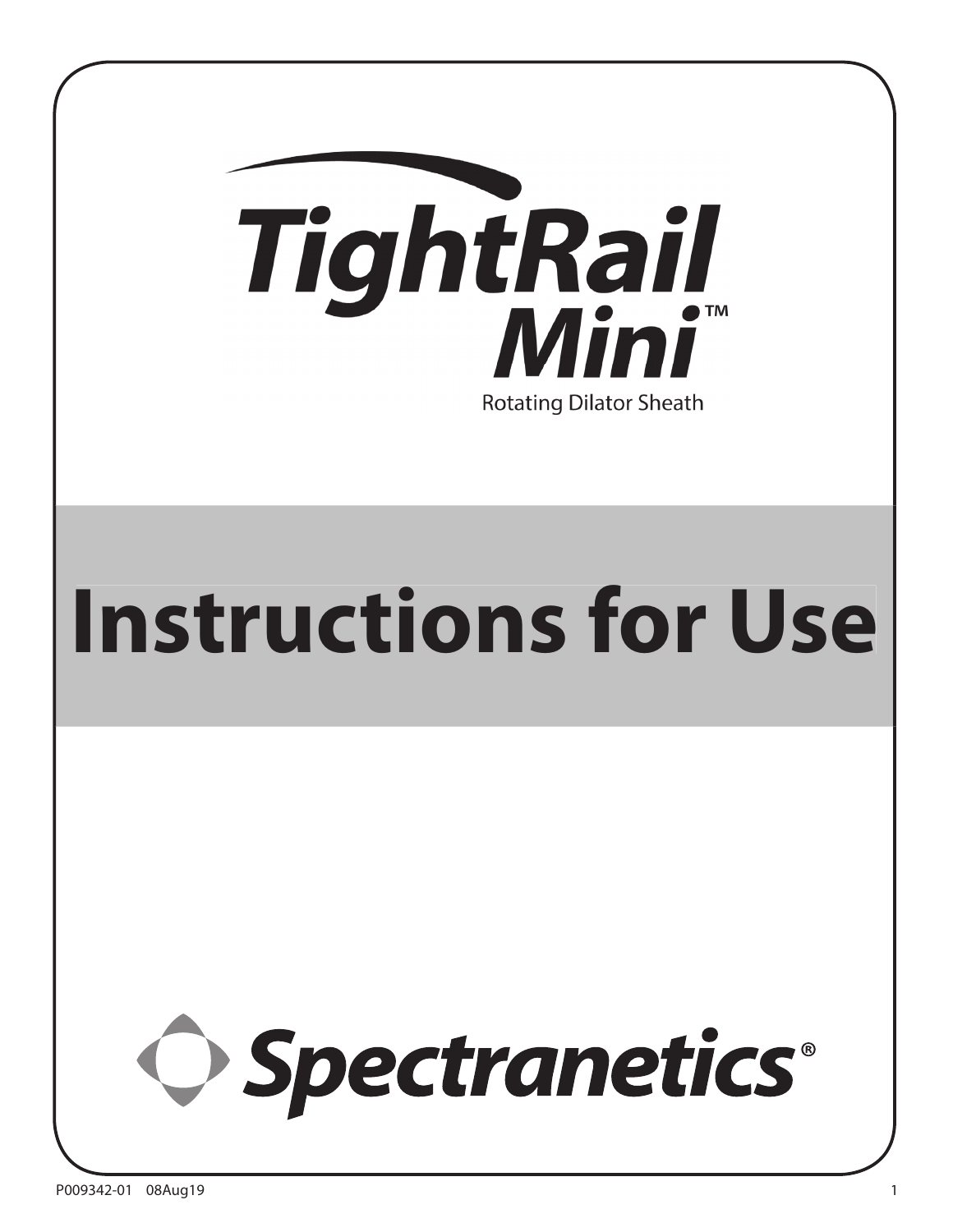

#### **Table of Contents**

|     | DEVICE DESCRIPTION DE CONTRA EN EN ENTERTA EN EN ENTERTA EN EL ENTRE EN EN ENTERTA EN EL ENTRE EN EN ENTERTA E                                                                                                                       |  |
|-----|--------------------------------------------------------------------------------------------------------------------------------------------------------------------------------------------------------------------------------------|--|
| 2.  |                                                                                                                                                                                                                                      |  |
| 3.  | <u>CONTRAINDICATIONS [100] [2001 TRAINDICATIONS [100] [2001 TRAIN DISCOVERING THE INCOME OF THE INCOME OF THE INCOME OF THE INCOME OF THE INCOME OF THE INCOME OF THE INCOME OF THE INCOME OF THE INCOME OF THE INCOME OF THE IN</u> |  |
| 4.  |                                                                                                                                                                                                                                      |  |
| 5.  |                                                                                                                                                                                                                                      |  |
| 6.  |                                                                                                                                                                                                                                      |  |
| 7.  |                                                                                                                                                                                                                                      |  |
| 8.  | HOW SUPPLIED with a contract of the contract of the contract of the contract of the contract of the contract of the contract of the contract of the contract of the contract of the contract of the contract of the contract o       |  |
| 9.  |                                                                                                                                                                                                                                      |  |
| 10. |                                                                                                                                                                                                                                      |  |
| 11. |                                                                                                                                                                                                                                      |  |

#### **Caution: Federal (USA) law restricts this device to sale by or on the order of a physician.**

#### **1. DEVICE DESCRIPTION**

The TightRail Mini Rotating Dilator Sheath (TightRail Mini sheath) is an intra-operative device designed to facilitate the percutaneous removal of cardiac leads from the vasculature. TightRail Mini sheath is used in conjunction with conventional lead extraction tools (e.g., locking stylets, outer sheaths). The components of the Spectranetics TightRail Mini sheath include an inner and outer shaft and a handheld drive mechanism (Figure 1.).



#### **Figure 1. TightRail Mini Sheath Device**

The inner shaft (drive shaft) is able to rotate within the outer shaft to activate the rotary dilating feature at the tip.

The stationary outer shaft is contained within a polymer jacket. The handheld drive mechanism attached to the proximal end of the device is used to rotate the inner shaft. Rotation of the distal cam of the inner shaft causes dilation of the tissue and fibrous attachments surrounding the lead, facilitating the removal of said lead.

An outer sheath is provided that can be used in conjunction with the device to support the device shaft facilitating additional tissue dilation effect and serve as a conduit for re-implant.

The package includes one 9F or one 11F TightRail Mini sheath and one compatible support outer sheath.

#### **Use with other devices**

The TightRail Mini Sheath may be used in conjunction with the Spectranetics Lead Locking Device (LLD™). Follow the "Instructions for Use" for other devices used. Table 1 provides TightRail Mini Sheath models and sizing specifications.

#### **Table 1. Model Specifications**

| <b>Model</b>  | <b>Tip Inner Diameter</b> |       |      | <b>Device Outer Diameter</b> |       |      | <b>Outer Sheath Inner Diameter</b> |       |          |
|---------------|---------------------------|-------|------|------------------------------|-------|------|------------------------------------|-------|----------|
| <b>Number</b> | (F)                       | (in.) | (mm) | (F)                          | (in.) | (mm) | (F)                                | (in.) | (mm)     |
| 540-009       | 9.2                       | 0.119 | 3.0  | 15.9                         | 0.207 | 5.3  | 16.6                               | 0.216 | <u>.</u> |
| 540-011       | $\mathsf{L}$              | 0.145 | 3.7  | 18.0                         | 0.234 | 5.9  | 18.7                               | 0.243 | 6.Z      |

#### **2. INDICATIONS FOR USE**

The TightRail Mini Rotating Dilator Sheath is intended for use in patients requiring the percutaneous dilation of tissue to facilitate removal of cardiac leads.

#### **3. CONTRAINDICATIONS**

None known.

#### **4. WARNINGS**

- Lead removal devices should be used at institutions with cardiothoracic surgical capabilities by physicians knowledgeable in the techniques and devices for lead removal. Complication prevention and management protocols should be in place and routinely practiced. The recommendations for lead management of the Heart Rhythm Society<sup>1</sup> (HRS) and European Heart Rhythm Association<sup>2</sup> (EHRA) are highly recommended for best results.
- When using a locking stylet:
	- Do not abandon a lead in a patient with a locking stylet still in place inside the lead. Severe vessel or endocardial wall damage may result from the stiffened lead or from fracture or migration of the abandoned stylet wire.
	- Do not apply weighted traction to an inserted locking stylet as myocardial avulsion, hypotension, or venous wall tearing may result.
	- Be aware that leads with a J-shape retention wire occupying their inner lumen (rather than being outside of the coil) may not be compatible with the locking stylet. Insertion of the locking stylet into such a lead may result in protrusion and possible migration of the J-shape retention wire.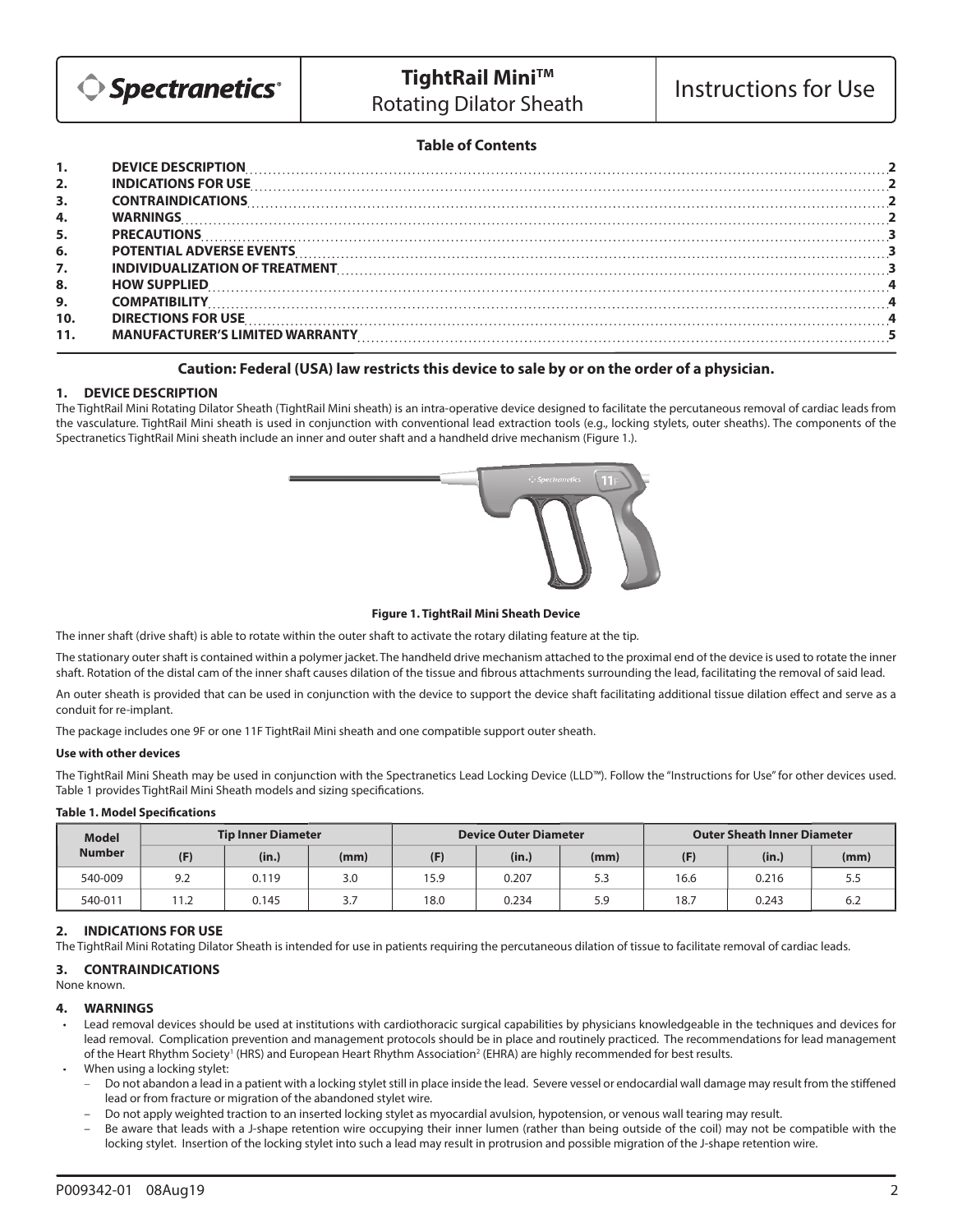

# **TightRail MiniTM**

Rotating Dilator Sheath

- Do not insert more than one TightRail Mini sheath or outer sheath into a vein at a time. Do not insert more than one lead into a TightRail Mini device at a time. Severe vessel damage, including venous wall laceration requiring surgical repair may occur.
- Maintain appropriate traction on the lead being extracted during advancement of the TightRail Mini sheath or outer sheath.
- The TightRail Mini sheath should only be used to minimally enter the vessel. Do not attempt to enter the SVC structure or attempt to navigate the TightRail Mini sheath into bends beyond the convergence of the innominate and brachiocephalic veins as vessel wall or cardiac lead damage may occur.
- Excessive advancement force may result in device or vessel wall damage.

#### **5. PRECAUTIONS**

- Thoroughly review the package insert for conventional lead extraction tools before attempting to use the TightRail Mini sheath.
- Do not re-sterilize or reuse this device, as these actions can compromise device performance or increase the risk of cross-contamination due to inappropriate reprocessing.
- Reuse of this single use device could lead to serious patient injury or death and voids manufacturer warranties.
- Do not use the TightRail Mini sheath if the tamper-evident seal is broken.
- Do not use the TightRail Mini sheath if any component has been damaged.
- Prior to the procedure, evaluate the physical dimensions of the lead in relation to the specifications of the dilator sheath to determine compatibility.
- Due to rapidly evolving lead technology, this device may not be suitable for dilation of tissue around all types of leads. If there are questions or concerns regarding compatibility of this device with particular leads, contact the lead manufacturer.
- Do not pull on the lead because it may stretch, distort, or break, making subsequent removal more difficult. Damage to a lead may prevent passage of a lead locking device through the lumen and/or make dilation of scar tissue more difficult.
- When the TightRail Mini sheath is in the body, it should be manipulated only under fluoroscopic observation with radiographic equipment that provides high quality images.
- As in all extraction procedures using sheaths, use proper sheath technique. Maintain sturdy traction and a stable "rail" position with the lead while keeping coaxial alignment of the TightRail Mini sheath to minimize the risk of vessel wall damage.
- When advancing an outer sheath around a bend, keep the point of the sheath's beveled tip oriented toward the inside of the bend.
- Advancing the TightRail Mini sheath through heavily calcified tissue may require more activations of the dilating mechanism than through fibrous scar overgrowth.
- If unable to advance the TightRail Mini sheath despite repeated activations of the dilating mechanism, consider an alternate approach. Be prepared to upsize to a larger TightRail Mini sheath, move to another lead, try a femoral approach or consider an open procedure.
- Excessive advancement force may cause temporary binding of the device mechanism.
- If the lead breaks, evaluate fragment for retrieval.
- If hypotension develops, rapidly evaluate; treat as appropriate.
- When removing a chronic pacing lead, be aware that if it is freed spontaneously during the extraction procedure, the lead tip may become trapped in the upper vasculature. Dilator sheaths, advanced at least to the innominate vein, are often necessary to extract the lead tip through the scar tissue at the site of venous entry, and to avoid a venotomy.
- If selectively removing leads with the intent to leave one or more chronic leads implanted intact, the non-targeted leads must be subsequently tested to ensure that they were not damaged or dislodged during the procedure.
- If the TightRail Mini sheath is removed from the body for any reason, thoroughly flush the device shaft, inner lumen and tip with saline to remove particles and prevent blood from sticking before reinserting the TightRail Mini sheath back into the patient.
- If the TightRail Mini sheath becomes kinked or damaged during use as evidenced by fluoroscopy, it is recommended to discontinue use of the device. Weigh the relative risks and benefits of device removal versus continued use.

#### **6. POTENTIAL ADVERSE EVENTS**

Potential adverse events related to the procedure of intravascular removal of leads include (listed generally in order of increasing potential effect):

- Dislodging or damaging non-targeted lead
- Chest wall hematoma
- **Thrombosis**
- **Arrhythmias**
- **Bacteremia**
- **Hypotension**
- **Pneumothorax**
- Migrating fragment from lead
- Migration of vegetation from lead
- Pulmonary embolism
- Laceration or tearing of vascular structures or the myocardium
- Hemopericardium
- Cardiac tamponade
- Hemothorax
- **Stroke**
- Death

#### **7. INDIVIDUALIZATION OF TREATMENT**

Weigh the relative risks and benefits of intravascular lead removal procedures in cases when:

- Dual coil ICD leads are being removed with proximal coil located in SVC
- The lead to be removed has a sharp bend or evidence of fracture
- The lead shows evidence of insulation disintegration raising the concern of pulmonary embolism
- Vegetations are attached directly to the lead body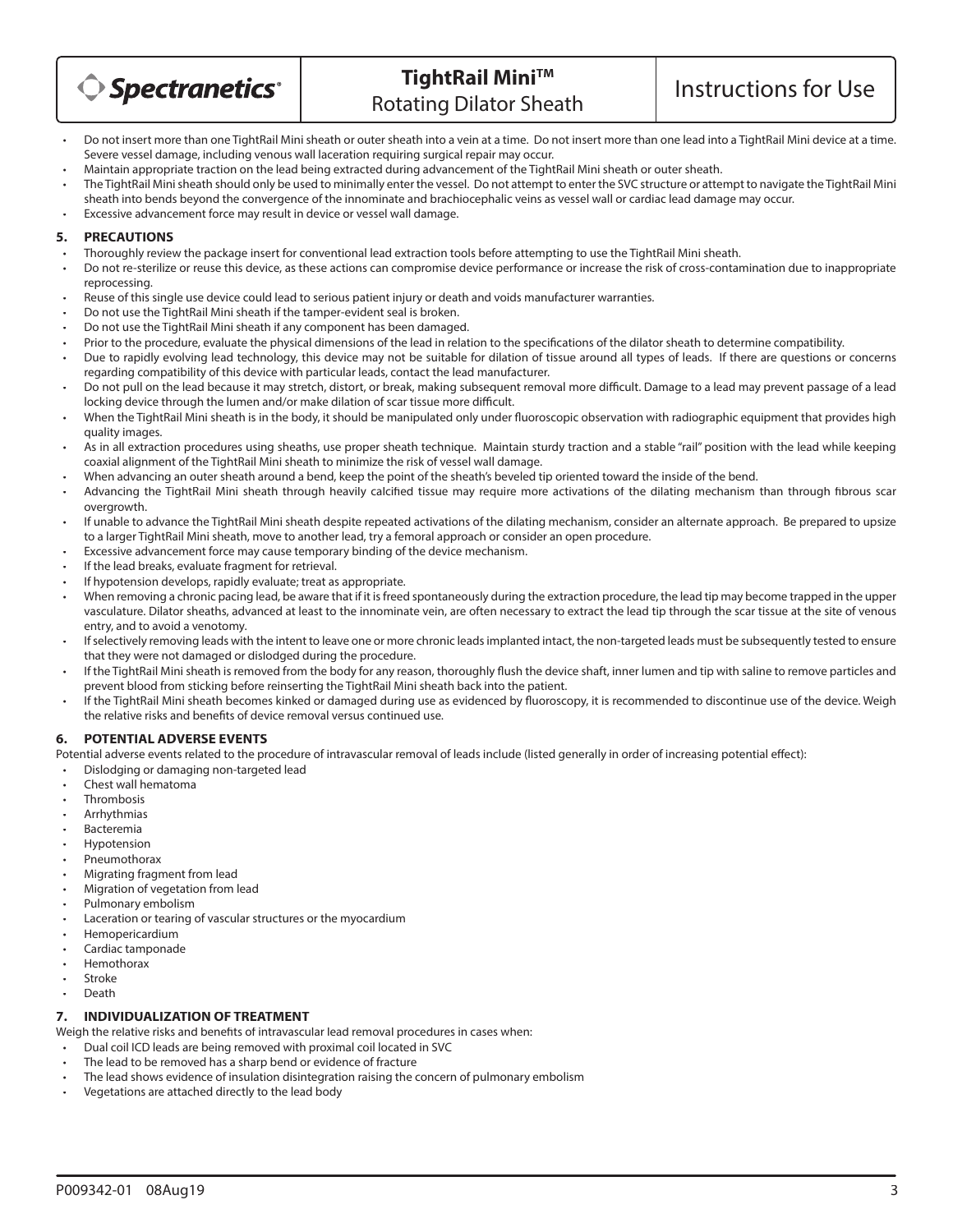

#### **8. HOW SUPPLIED**

- **8.1 Sterilization**
- For single use only. Not for re-sterilization or reprocessing.
- Ethylene Oxide Sterilized
- Non-pyrogenic
- Sterility guaranteed if package is unopened and undamaged.
- Store device in a dry cool place (below 60° C / 140° F) until use.

#### **8.2 Inspection Prior to Use**

• Before use, visually inspect the sterile package to ensure that seals have not been broken. All equipment to be used for the procedure, including the TightRail Mini sheath, should be examined carefully for defects. Examine the TightRail Mini sheath for kinks or other damage. Do not use the product if it is damaged or if the Use-by Date has been exceeded.

#### **9. COMPATIBILITY**

Information for determining TightRail Mini sheath dimensional compatibility is shown in Table 1.

#### **10. DIRECTIONS FOR USE**

#### **10.1 Procedure Set Up**

#### **TightRail Mini Sheath Preparations:**

Using sterile technique, open the sterile package. Remove the lid from the tray and gently lift the device from the tray while supporting the handle and shaft.

#### **Patient Preparations:**

- 1. Obtain a thorough patient history, including patient blood type. Appropriate blood products should be readily available.
- 2. Determine the manufacturer, model number and implant date of the lead to be removed. Perform radiographic/echocardiographic evaluation of lead condition, type and position.
- 3. Use a procedure room that has high quality fluoroscopy, pacing equipment, defibrillator, and thoracotomy and pericardiocentesis trays.
- 4. Prep and drape the patient's chest for possible thoracotomy; prep and drape the patient's groin for a possible femoral approach extraction procedure.
- 5. Arrange for immediate surgical back-up.
- 6. Establish back-up pacing as needed.
- 7. Have available additional TightRail Mini sheaths, other sheaths, locking stylets, stylets to unscrew active fixation leads, snares (femoral workstation) and any other accessory equipment deemed necessary.

#### **10.2 Clinical Technique**

- 1. Patients are prepared for multiple lead extraction approaches, including an emergency cardiac surgical intervention. Preparations may include: general endotracheal anesthesia or conscious sedation, shave and preparation of both the chest and groin areas, ECG monitoring, insertion of an arterial line and a Foley catheter, presence of instruments for pacing and defibrillation, an electrosurgical unit, and a sternal saw for emergencies.
- 2. A temporary pacing lead is inserted in all patients needing a pacemaker. An exception is made for patients with an implanted permanent pacemaker whose leads are not to be extracted.
- 3. Fluoroscopy will be used to monitor all transvenous maneuvers.
- 4. Expose the proximal end of the lead and sever any suture holding the anchoring sleeve suture. Debride overgrowth from the lead as required to expose the venous entry site. Sever the lead terminal pin and remove the anchoring sleeve.
- 5. For active fixation leads, unscrew the lead helix.
- 6. Sever the lead terminal pin connector and remove the anchoring sleeve.
- 7. Insert and lock a Lead Locking Device into the lead as distal as possible and deploy the locking mechanism. Secure appropriate lengths of suture material to the proximal end of the lead insulation and high voltage cables to provide additional traction.
- 8. Hydrate the inner lumen of the TightRail Mini sheath and wet the outer jacket.
- 9. If using an outer sheath, flush the inner lumen and place over the TightRail Mini sheath.
- 10. Support the handle and shaft of the TightRail Mini device while loading the device onto the locking stylet and target lead.
- 11. Extraction technique:
	- a. Apply sturdy traction on the lead and/or its locking stylet to maintain a stable "rail" position with the lead while keeping coaxial alignment of the TightRail Mini sheath. This is critical to safe passage of the TightRail Mini sheath over the lead. If traction is inadequate, the lead may buckle, precluding the TightRail Mini sheath from advancing along the appropriate path.
	- b. With the lead in tension, advance the TightRail Mini sheath over the lead until an obstruction is met. When using an outer sheath, use an "inchworm" technique to alternately advance the outer sheath and the TightRail Mini sheath over the lead.
	- c. Use the following guidelines to determine if a tissue obstruction is met:
		- The TightRail Mini sheath will not advance into the vein.
		- The TightRail Mini sheath bows when longitudinal pressure is applied.
		- Fluoroscopy shows that the sheath tip does not advance relative to the lead body.
		- Fluoroscopy shows that the TightRail Mini sheath tip is not caught on a lead electrode, a lead bend, or another lead.
	- d. When an obstruction is met and the TightRail Mini sheath cannot be advanced:
		- Use AP and oblique fluoroscopic views to ensure that the tip of the TightRail Mini sheath is aligned and coaxial with the longitudinal axis of the lead.
		- If the optional outer sheath is being used,retract the outer sheath so that its distal end does not overlap the tip of the TightRail Mini sheath. Press the TightRail Mini sheath gently into the obstructing tissue.
		- Use gentle pressure on the TightRail Mini sheath to advance the device while squeezing the trigger to activate the inner shaft's dilating mechanism. Apply traction to the locking stylet while advancing and dilating tissue.
		- With each full squeeze of the trigger, the dilating mechanism will extend, rotate, and retract. The dilating mechanism retracts into the sheath tip when the trigger is fully released.
		- If the trigger is partially squeezed the rotational direction of the dilation mechanism may not change directions.
		- Return the trigger to a fully forward position between each subsequent squeeze.
		- When the TightRail Mini sheath breaks through the obstruction you may stop activating the dilating mechanism while advancing to the next point of binding tissue.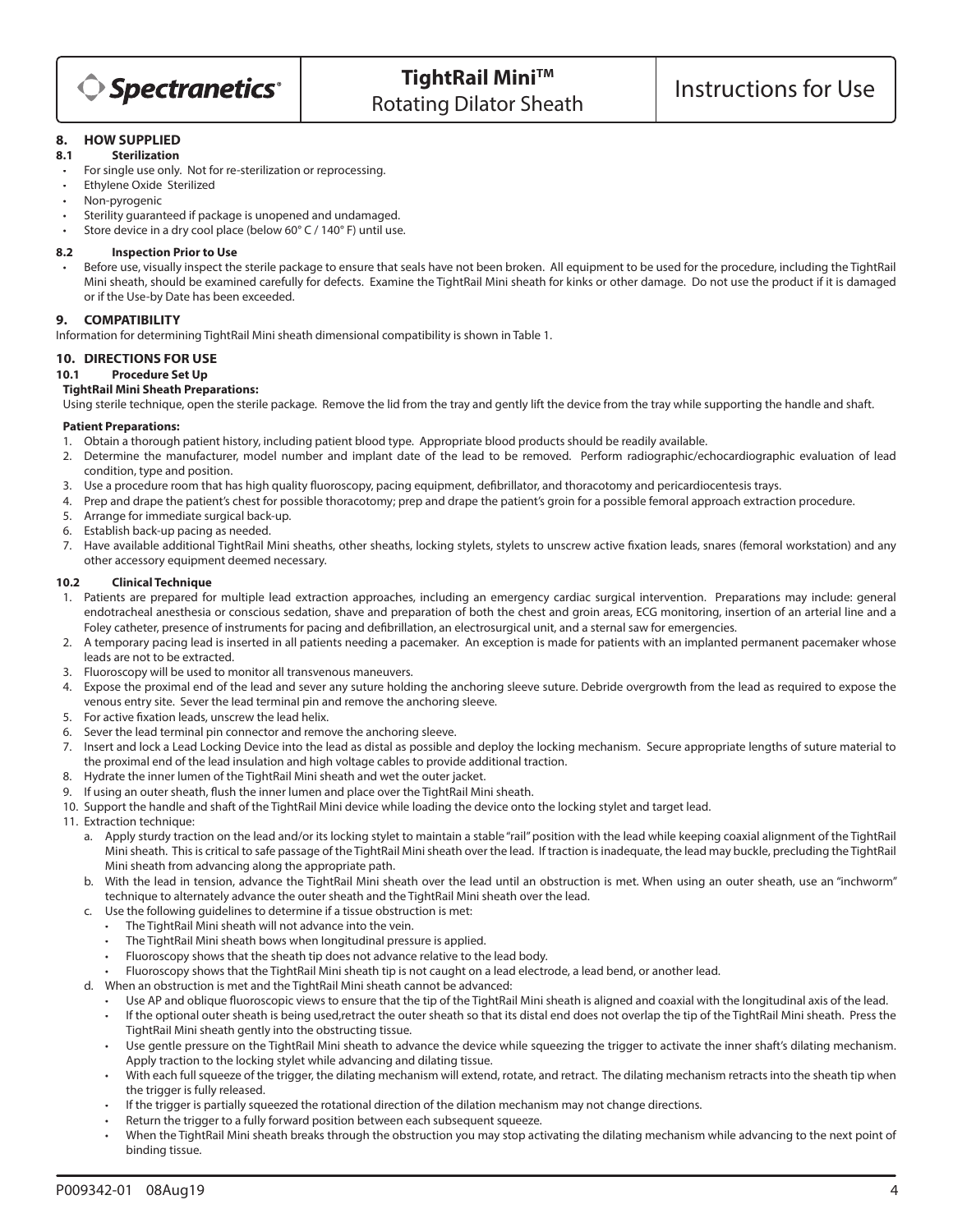

- Monitor all device maneuvers and activations by fluoroscopy.
- If needed, advance the outer sheath to the new position of the TightRail Mini sheath.
- e. If the traction device unlocks its grip on the lead, it is necessary to remove the TightRail Mini sheath and outer sheath, and apply a new traction device, before proceeding again with the TightRail Mini sheath.
- f. After the resistance has been relieved, advance the TightRail Mini sheath and optional outer sheath to the next desired location or point of resistance on the lead and repeat the process as described in 11 (a-d) above.
- 12. Withdrawal of the TightRail Mini sheath and outer sheath can be accomplished at any time during the procedure. If the lead is free, it should be drawn into the TightRail Mini sheath before the lead, the TightRail Mini sheath, and the outer sheath are removed from the body.
- 13. If the lead is not removed from the vessel with gentle pulling and use of the TightRail Mini sheath, exchange the TightRail Mini sheath for an appropriately sized full-length sheath to complete the extraction.
- 14. To retain venous access for re-implant, keep the outer sheath in place for guidewire insertion when removing lead and TightRail Mini sheath. Remove the outer sheath from the body after guidewire is inserted. If an outer sheath is not used, remove the lead through the TightRail Mini sheath, keeping the TightRail Mini sheath in place for guidewire insertion. Remove the TightRail Mini sheath device from the body after guidewire is inserted.
- 15. At the completion of the extraction, withdraw the TightRail Mini sheath and outer sheath from the patient and inspect the TightRail Mini sheath for damage prior to any additional use.
- 16. Dispose of the used products according to local biological handling and disposal procedures.

#### **References**

- 1. Wilkoff B.L., et al. Transvenous Lead Extraction: Heart Rhythm Society Expert Consensus on Facilities, Training, Indications, and Patient Management. Heart Rhythm. July 2009.
- 2. Deharo J.C., et al. Pathways for training and accreditation for transvenous lead extraction: a European Heart Rhythm Association position paper. Europace (2012) 14, 124-134
- 3. Verma A, Wilkoff BL. Intravascular pacemaker and defibrillator lead extraction: A state-of-the-art review. Heart Rhythm, Vol. 1, No. 6, December 2004; 739-745.
- 4. Smith HJ, et al. Five-years experience with intravascular lead extraction. PACE 1994; 17:2016-2020.
- 5. Byrd CL, et al. Lead extraction: indications and techniques. Cardiol Clin 1992: 10:735-748.
- 6. Byrd CL, et al. Intravascular techniques for extraction of permanent pacemaker leads. J Thorac Cardiovasc Surg 1991:101:989-997.
- 7. Byrd CL, et al. Intravascular lead extraction using Locking Stylets and sheaths. PACE 1990: 13:1871-1875.

#### **11. MANUFACTURER'S LIMITED WARRANTY**

Manufacturer warrants that the TightRail Mini sheath is free from defects in material and workmanship when used by the stated "Use By" date and when package is unopened and undamaged immediately before use. Manufacturer's liability under this warranty is limited to replacement or refund of the purchase price of any defective TightRail Mini sheath. Manufacturer will not be liable for any incidental, special, or consequential damages resulting from use of the TightRail Mini sheath. Damage to the TightRail Mini sheath caused by misuse, alteration, improper storage or handling, or any other failure to follow these Instructions for Use will void this limited warranty. **THIS LIMITED WARRANTY IS EXPRESSLY IN LIEU OF ALL OTHER WARRANTIES, EXPRESS OR IMPLIED, INCLUDING THE IMPLIED WARRANTY OF MERCHANTABILITY OR FITNESS FOR A PARTICULAR PURPOSE.** No person or entity, including any authorized representative or reseller of Manufacturer, has the authority to extend or expand this limited warranty and any purported attempt to do so will not be enforceable against Manufacturer.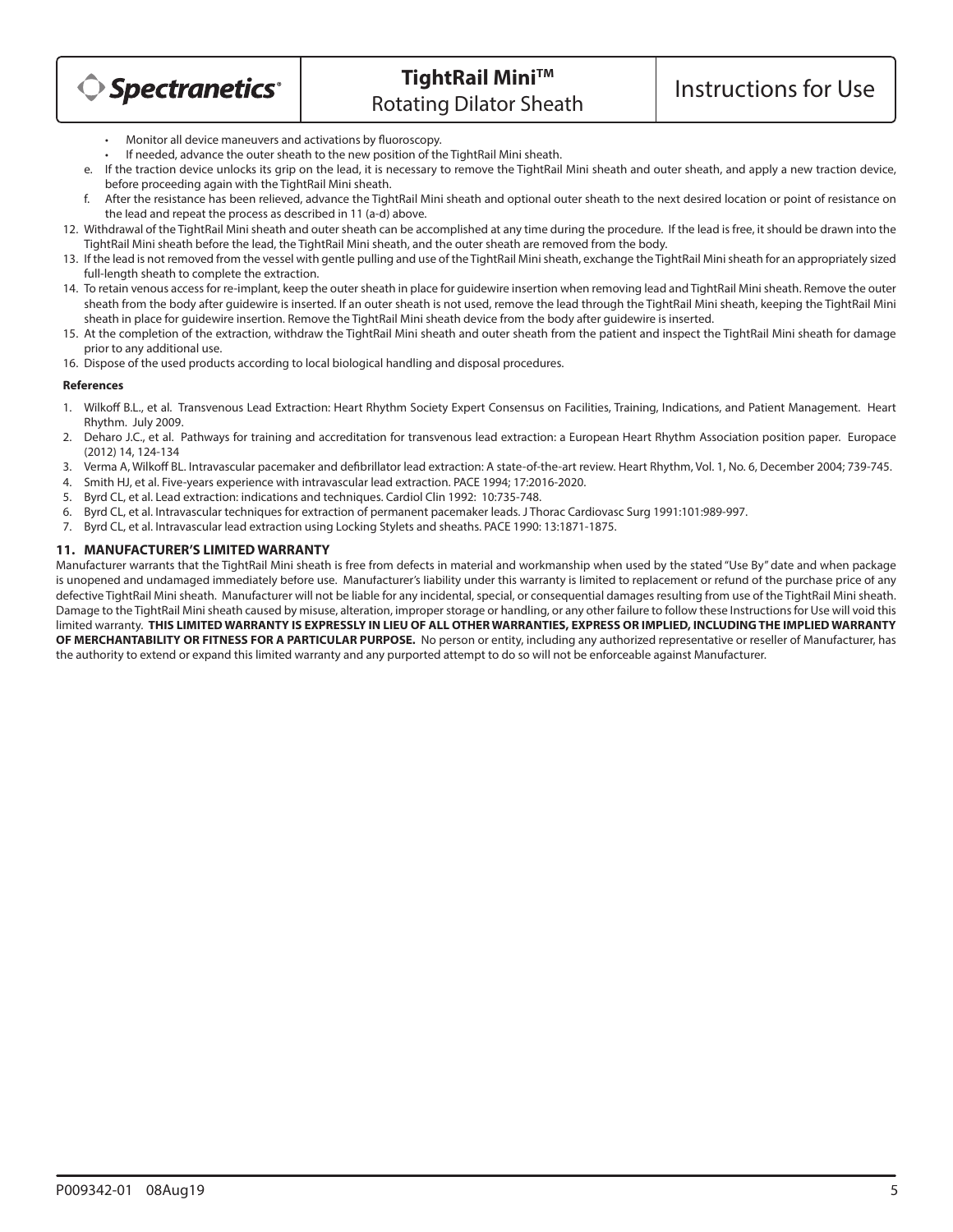| <b>○ Spectranetics</b> ® | TightRail Mini™<br><b>Rotating Dilator Sheath</b> | <b>Instructions for Use</b> |
|--------------------------|---------------------------------------------------|-----------------------------|
|--------------------------|---------------------------------------------------|-----------------------------|

**This Page Intentionally Left Blank**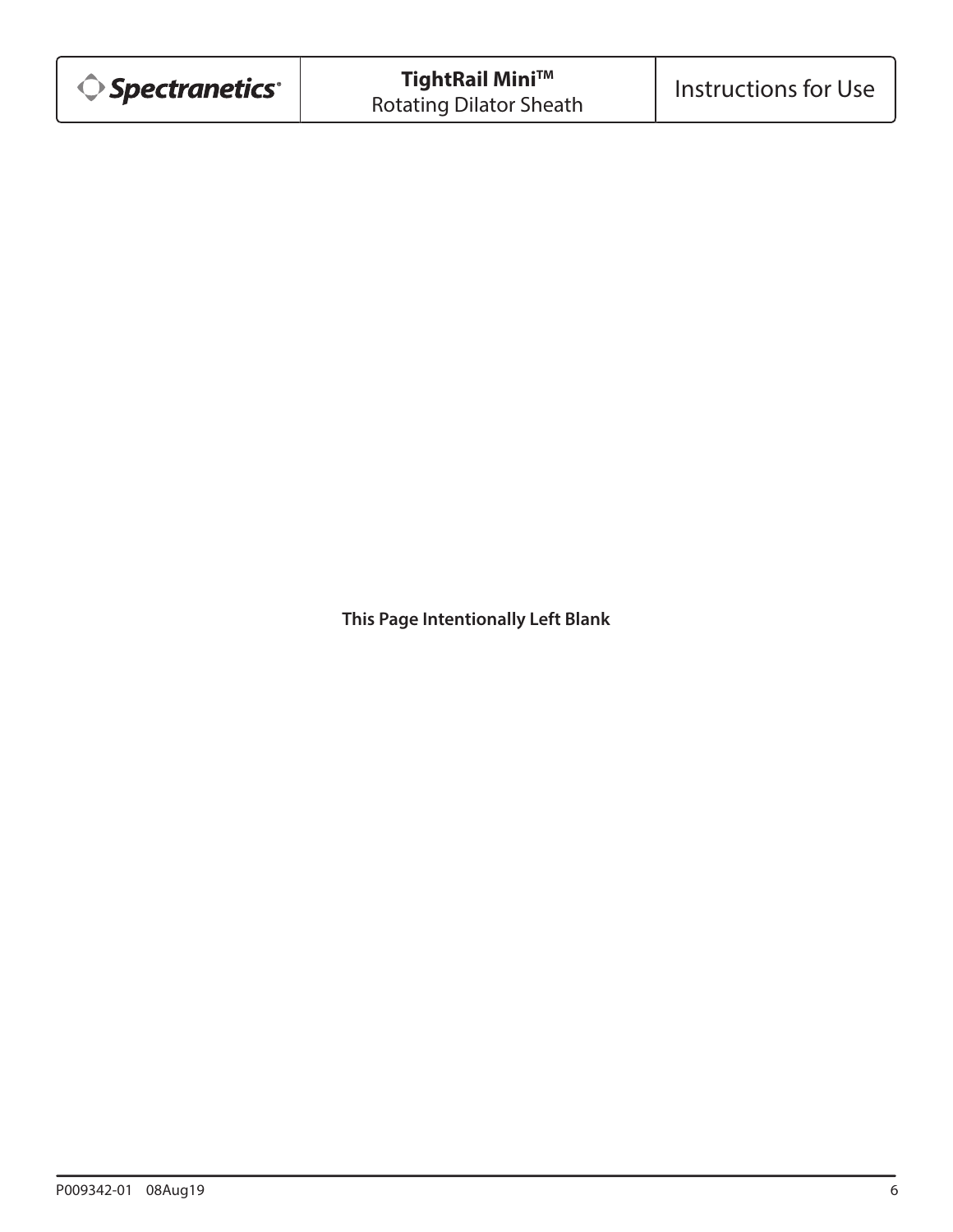| <b>○ Spectranetics</b> ® | TightRail Mini™<br><b>Rotating Dilator Sheath</b> | <b>Instructions for Use</b> |
|--------------------------|---------------------------------------------------|-----------------------------|
|--------------------------|---------------------------------------------------|-----------------------------|

**This Page Intentionally Left Blank**